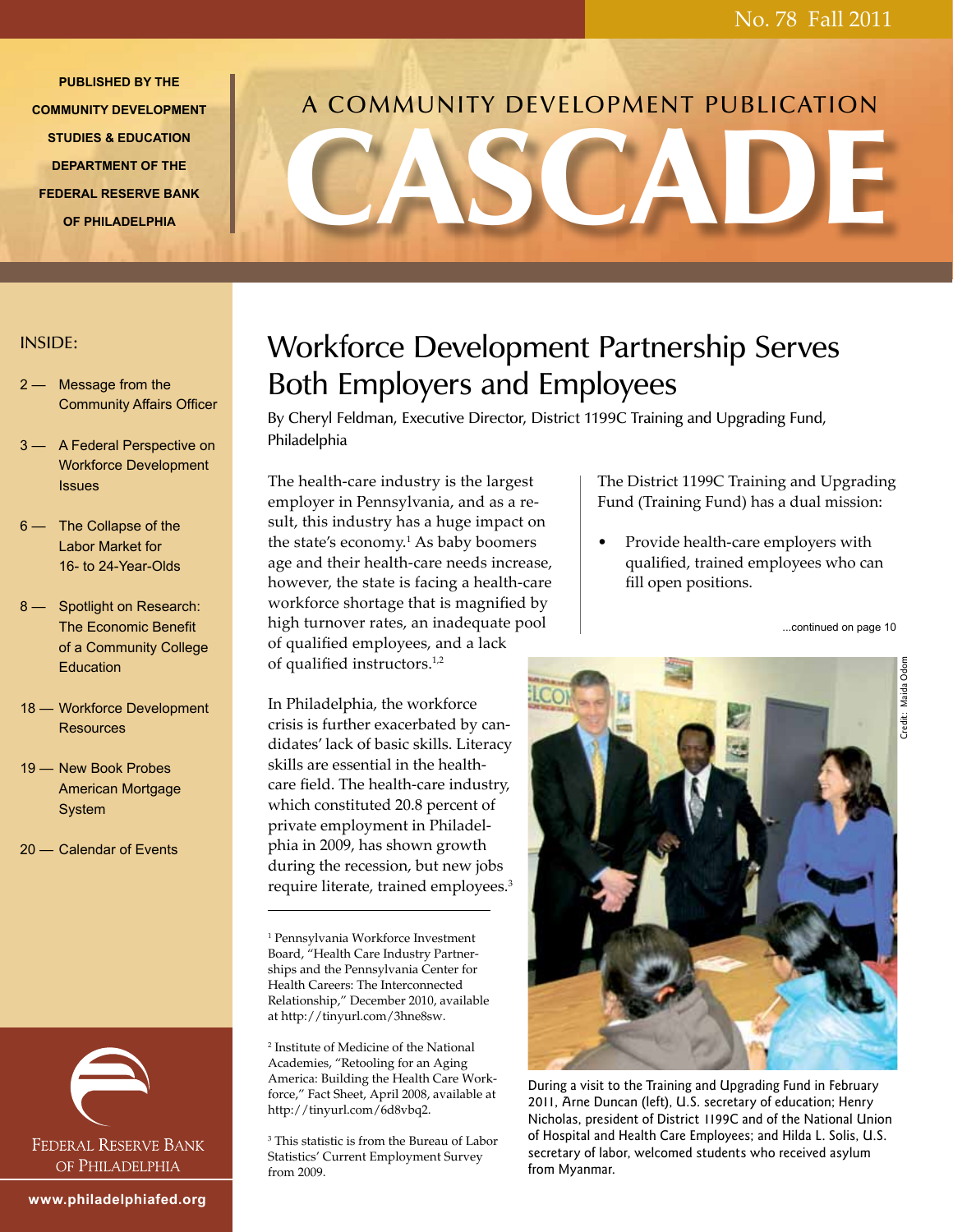# Both Employers and Employees **Ensumed from page 1** Workforce Development Partnership Serves

• Help low- and moderate-income employees and unemployed residents to increase their skills and access training in order to obtain health-care positions and advance in their careers (see Career Pathways below for more information).

In essence, the Training Fund has two lines of business: 1) a standalone educational institution for union members and community residents; and 2) an employer partnership that works directly with employers to meet their training needs.

In order to operate an effective sectoral workforce development program, it's important to understand the industry in detail. Employers trust the Training Fund with data and information, and the fund works with employers to use this information to develop a strategy that meets the employer's needs.4

At present, 52 health-care employers in the Delaware Valley, primarily hospitals and long-term care and behavioral health providers, work with the fund's staff to identify talent gaps and develop training. The Training Fund has a staff of 35 full-time and 50 part-time individuals and a 2010–2011 budget of \$5.7 million.

The Training Fund has helped a total of approximately 100,000 employees to advance in their careers since the fund's inception. It is one of very few organizations nationally that serve nonunion residents,5 as well as union members, and provide a full range of services encompassing literacy and workforce skills, training, education, industry-recognized credentials, and linkages to community colleges and universities.

4 A multi-year study of the effectiveness of the sector approach has indicated positive findings in increased earnings, better benefits, and steadier employment. Sheila Maguire, Joshua Freely, Carol Clymer, et al., "Tuning In to Local Labor Markets: Findings from the Sectoral Employment Impact Study," Public/Private Ventures, 2010, available at http://www.ppv.org/ppv/publications/assets/325\_publication.pdf.



Source: Adapted by District 1199C Training & Upgrading Fund from a model provided by the U.S. Department of Education's Office of Vocational and Adult Education and the U.S. Department of Labor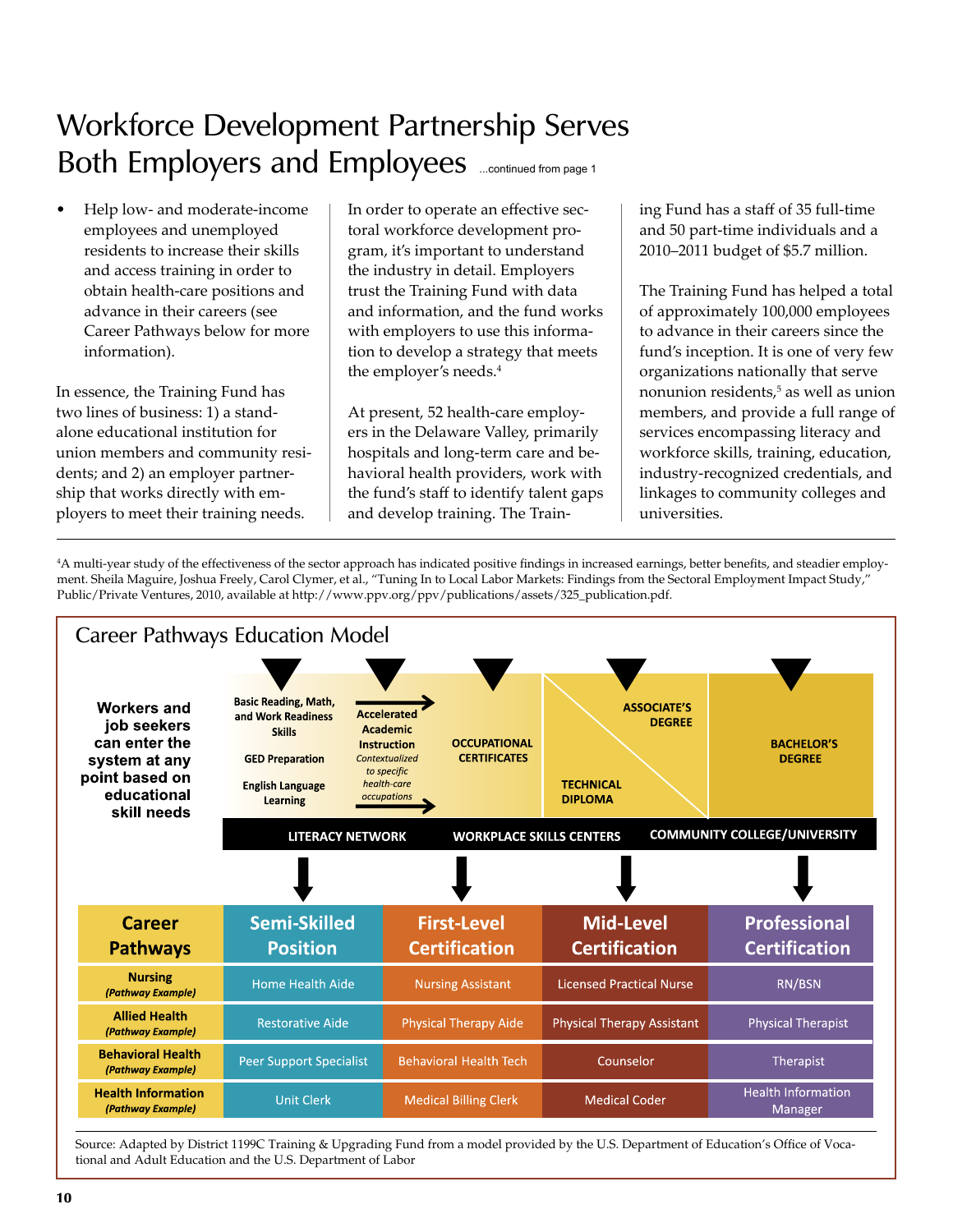# Meeting of Health-Care Employers Convened on Workforce Issues

A health-care industry partnership formed by the District 1199C Training and Upgrading Fund (Training Fund) is addressing emerging health-care issues and their impact on training and human resources planning. The partnership, called the Pennsylvania Partnership for Direct Care Workers, includes 70 employers, six colleges and universities, five technical training programs operated by nonprofits, and nine workforce development partners. The 70 employers include 18 employers or employer bargaining units that are not part of the Training Fund. The term direct care workers refers to semi-skilled to professional-level employees in nursing, allied health, behavioral health, and health information.

In 2010, the partnership convened a meeting of health-care executives, government officials, and educators for a symposium on how best to prepare health-care and clerical employees for a transition from paper to computerized patient records.

Shortly thereafter, the Training Fund developed a 30-week course in which employees receive credentials in computer proficiency and in creation of digital patient records, as well as training in customer service and medical terminology. The program has proven useful to both employers and employees.

This year, the Training Fund embarked on an important pilot initiative with the Inglis Foundation in Philadelphia. Inglis was concerned about turnover among its first-year nurse's aides and asked the Training Fund to collaborate on designing a three-week program of coursework and on-the-job training at Inglis that goes beyond the state-required nurse's aide certification course. The partnership pays for the costs of providing the three-week program as well as books, uniforms, supplies, and the licensing exam fee. Ten nurse's aides are currently taking the program.



Wilbur Lo, M.D., speaks at a training session on electronic medical records organized by District 1199C's Training and Upgrading Fund.

The Inglis Foundation has agreed to hire the aides if they pass the licensing exam and the three-week course. The aides have already taken the state-required course at the Training Fund's nonprofit privately licensed school. The Training Fund plans to replicate this strategy of designing pre-employment programs with other employers.

The partnership, established in 2005 with support from the Pennsylvania Department of Labor and Industry, is funded by the Job Opportunity Investment Network in Philadelphia<sup>a</sup> and the National Fund for Workforce Solutions<sup>b</sup> and supported by the Philadelphia Workforce Investment Board.

*–Cheryl Feldman, Executive Director, District 1199C Training and Upgrading Fund, Philadelphia*

a See www.joincollaborative.org. b See www.nfwsolutions.org.

### **Background**

The Training Fund was established as a labor–management partnership in 1974 through a trust agreement with nine founding employer partners. The initial trust agreement established that the Training Fund would address the workforce needs of the health-care industry by helping health-care employers in the region recruit and retain a highly skilled workforce, while providing

education and training for incumbent as well as laid-off and unemployed community residents.<sup>6</sup>

The employers contribute 1.5 percent of gross payroll for covered District

 $^5$  Employers that serve nonunion residents are viewed as good corporate citizens in their communities, since such residents may be able to get training and positions through employer-supported workforce programs.

<sup>6</sup> The employers agreed to contribute to an education trust fund through collective bargaining agreements with the Philadelphia Hospital and Health Care Employees union, which is now part of the National Union of Hospital and Health Care Employees. The national union is an affiliate of the Ameri-